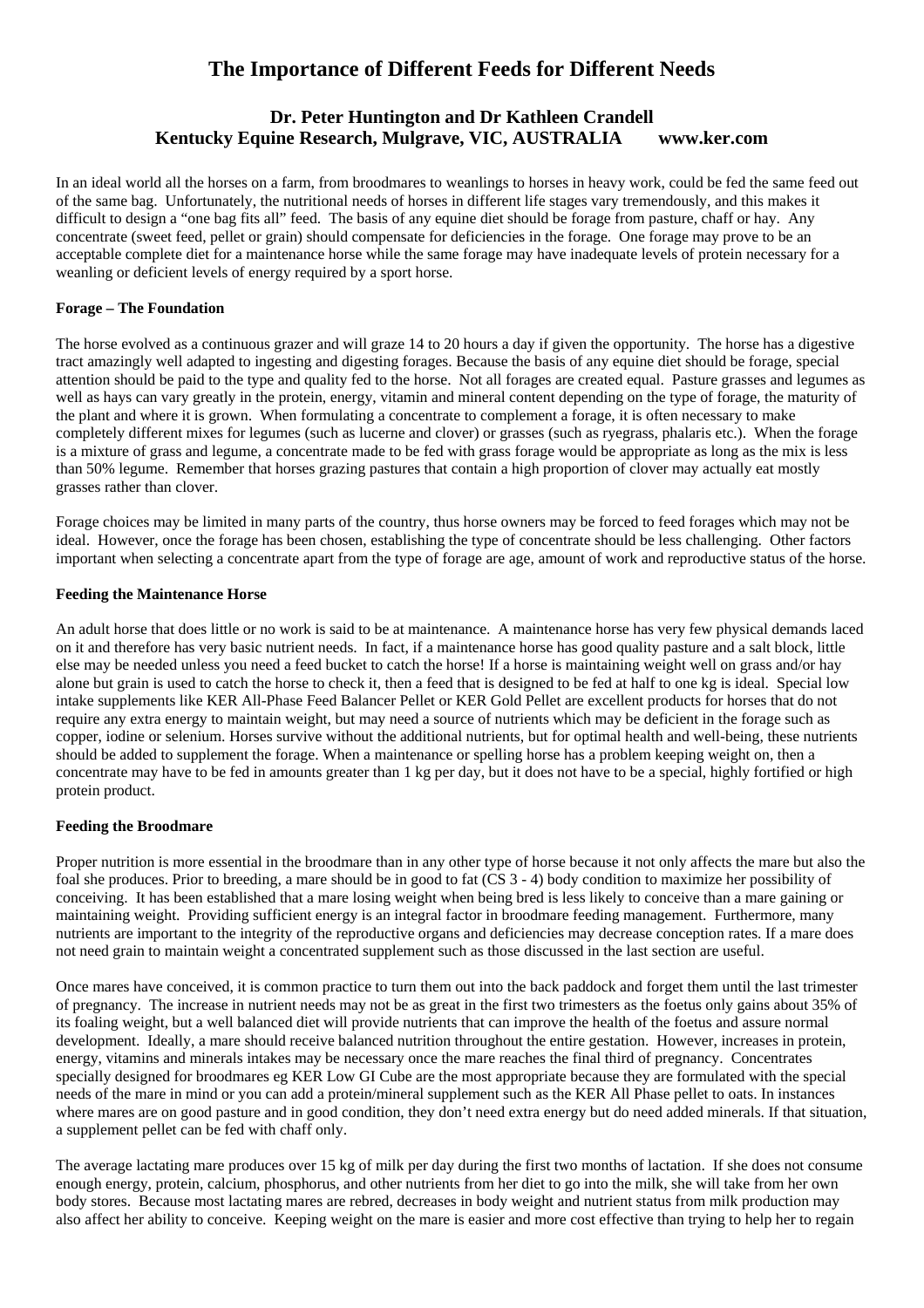condition after weight loss during lactation. The lactating mare needs as much energy as a racehorse so maintaining adequate energy intake is critical. For this reason some mares need up to 7kg of grain per day.

| <b>Nutrient</b>     | <b>Balancer</b><br>Pellet | <b>Weanling</b> | Yearling<br><b>Mare</b> | Performance | <b>Maintenance</b> |
|---------------------|---------------------------|-----------------|-------------------------|-------------|--------------------|
| Use Rate            | $1 \text{ kg}$            | $2-3$ kg        | $3-5$ kg                | $3 - 7$ kg  | $2 - 4$ kg         |
| Protein $(\%)$      | 25                        | 15              | 14                      | 11          | 11                 |
| Lysine $(\%)$       | 1.5                       | 0.75            | 0.65                    | 0.5         | 0.5                |
| DE(MJ/kg)           | 11                        | 13              | 12                      | 13          | 12                 |
| Calcium $(\%)$      | 3.0                       | 1.0             | 0.8                     | 0.7         | 0.6                |
| Phosphorus (%)      | 2.0                       | 0.75            | 0.6                     | 0.5         | 0.4                |
| $\text{Zinc (ppm)}$ | 400                       | 125             | 110                     | 100         | 100                |
| Copper (ppm)        | 150                       | 45              | 40                      | 35          | 35                 |
| Selenium (ppm)      | $\overline{2}$            | 0.6             | 0.5                     | 0.5         | 0.5                |
| Vitamin $E$ (IU/kg) | 400                       | 100             | 100                     | 150         | 75                 |
| <b>B</b> Vitamins   |                           | yes             |                         | Yes         |                    |
| Electrolytes        |                           |                 |                         | yes         |                    |

## Table 1: Recommended Nutrient Composition of Feeds

#### **Feeding the Growing Horse**

The young growing horse will achieve 90% of its adult size within the first year of life. With this rapid growth, the body is laying down new tissues that result in bone, tendon, ligament, muscle and other support structures. The foal's diet should supply sufficient nutrients for building body tissues. Mare's milk is nutritionally balanced to meet the needs of the young foal, provided the mare is well nourished. However, by the time the foal is three months old, an increasing portion of its diet will consist of forage and whatever concentrate it can snatch from its dam's feed bin. At this time, creep feeding can begin for foals where rapid growth and development is desirable. Creep feeding involves separating the foal's concentrated feed from the mare at the time of feeding so the foal can eat without the feed being 'pinched' by the mare. Creep feeding should be done with a feed mix designed for the young growing foal eg Oats plus All Phase Pellet.

Mare's milk is well fortified with the essential amino acids necessary for growth. Most amino acids (the building blocks of proteins) can be synthesized by the body, while others need to be supplied by the diet (limiting). Which amino acids are limiting has been well established in humans and other livestock, but not well defined in the horse. Lysine and threonine are limiting for proper growth in the foal. Once the foal is weaned (and in a creep feed), it is important that the foal have a quality source of the limiting amino acids in the feed. Check the lysine content as well as the crude protein content - a suitable feed will be at least 0.75% lysine.

The various protein sources found in the diet have a different amino acid composition. Soybean meal is an excellent source of the essential amino acids such as lysine and is therefore commonly used in commercial horse feeds. Quality feeds designed for foals will use soybean meal as a protein source. Foal and weanling feeds tend to be higher in protein (15 %) than feeds designed for adult horses.

Some forages supply a great deal of protein (with essential amino acids) to the horse, but the amounts are variable. For example, lucerne hay is usually around 16 - 18% protein and fresh green pastures often run a high as 26%. The growth spurt observed in the yearlings on pasture after the spring grass has started to grow is partly due to the surge in the amount of available protein in their diet. However, grass hays tend to be much lower in protein and the percentage protein in average grass hay may be half that of lucerne. Grass and clover mixed hays are well suited to the young growing horse which has little or no access to fresh forage. For the foal fed grass hay, it is essential that it get additional protein from another source, like a concentrate designed for young growing horses.

While protein may be limiting for proper growth, it is not the only nutritional need of the foal. Sufficient quantities of minerals and vitamins are essential for proper skeletal development and health of the foal. Not only are these nutrients needed in sufficient quantities, but also in balance with one another. Too much of one or not enough of another can interfere with absorption of any number of other nutrients. For example, too much phosphorus in the diet can interfere with absorption of calcium, resulting in hyperparathyroidism (big head disease). Commercial mixes try to take the guesswork out of supplying the appropriate amounts of minerals and vitamins in balanced quantities. When other grains (such as oats) are added to a commercial mix by the horse owner, they interfere with the nutritional balance of the feed. If you want to add your own oats then use a balancer pellet or a lower intake feed concentrate eg Barastoc Legend.

Feeds especially designed for foals are usually power-packed because the foal has such high nutrient needs, yet cannot consume large amounts of concentrate. A feed designed for the adult horse is usually formulated to supply the essential nutrients at higher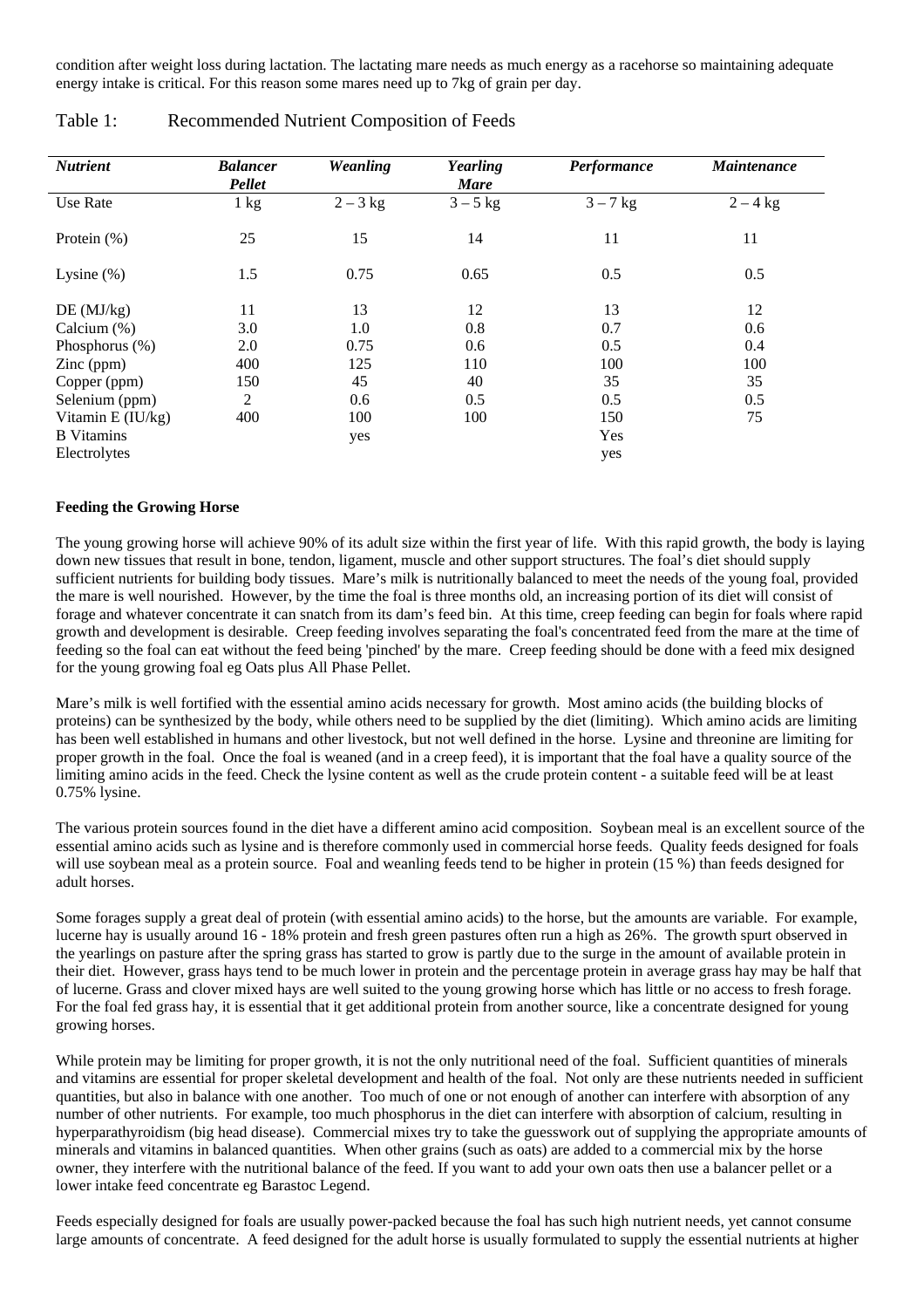intakes. Such feeds would not be appropriate for young growing horses, because they would not consume enough of the essential nutrients, just energy.

By the end of its yearling year, a horse will have obtained 90% of its adult weight. The demands for protein, vitamins and minerals still remain higher in the yearling than those of the adult horse. While yearlings can eat more than weanlings, they still require a feed which is more concentrated than feed intended for adult horses. Typical yearling feeds have 14 to 16% protein and are fortified similarly to the concentrate designed for broodmares. Balance in the diet, particularly of energy and minerals, is especially important during the yearling year because this is when many of the signs of developmental orthopedic diseases (DOD) such as epiphysitis and osteochondritis dissecans (OCD) begin to appear.

When a young horse begins training, horse owners and managers must realize that the horse is still growing. The dual demands of training and growth make it especially important to pay attention to proper nutrition. During the training process, the bones will undergo constant remodeling to adapt to the stress of work. A balance of vitamins and minerals in the diet will aid in minimizing the amount of stress these changes cause. Further, adequate dietary protein is essential as greater muscle breakdown is a physiological consequence of increased work. Protein for growth and work can be usually supplied with a 14% protein concentrate, or 12% if fed with lucerne or lucerne mix hays.

#### **Feeding the Working Horse**

Once a horse is in steady work, whether it is light, moderate or intense, special attention should be given to the diet. The demands of performance put stresses on a horse's body that normally would not occur if the horse was turned out in a paddock. How many horses do you know run and jump over a log just for kicks? The energy requirement increases dramatically over maintenance. The body of the horse is very well adapted to storing and mobilizing energy from various types of nutrients, such as fibre, starch, sugar and fat.

Fibre is often neglected as an energy source. The digestive tract of the horse is designed for the horse to be able to obtain energy from forage (fibre). The billions of microbes residing in the caecum and large intestine digest fibre and produce energy in a form the horse can use. The result of microbial fermentation is volatile fatty acids. Once volatile fatty acids enter the bloodstream, they can be used for immediate energy, changed to glucose for energy, or stored in adipose tissue (body fat). This source of energy is not produced very rapidly, and is therefore appropriate for moderate to low intensity work.

Starch and sugars are sources of energy found in large amounts in grain and molasses, respectively. The energy from these sources is converted to glucose in the body, used immediately or stored in the liver or muscle as glycogen (long chains of glucose molecules). This type of stored energy is more readily available and converted more rapidly to energy than volatile fatty acids and fat stores. Starch and sugar are especially important energy sources for intense work like short bursts of speed, but are suitable for any type of work.

Added dietary fat in the form of oil, stabilized rice bran or sunflower seeds is another source of energy for the horse. The advantage of feeding dietary fat is the concentrated nature of the energy source. Fat can be fed in much smaller amounts than grain for the same amount of energy. Further, it appears that horses that have added dietary fat adapt to utilizing fat as an energy source more rapidly than horses with no fat in the diet. The amount of energy available from fat stores is much greater than the stores of glycogen. Therefore, any energy substrate that is stored in such great quantities is advantageous to utilize. The ability to utilize adipose for energy is what allows a trail horse to keep going all day. Some energy is coming from fibre digestion, but a great deal is contributed by fat metabolism. The metabolism of fat is relatively slow, so it is not the first energy store a racehorse will use, but may be turned on in the final lengths of a race to give the horse some staying power.

Protein can also be used for energy, but it is not the ideal source. If sufficient protein is provided in the diet for turnover of body tissues, the remaining protein can be broken down into a form that is utilized as energy (glucose or fatty acids). The problem with using protein for energy is that during the process of breaking down the protein molecule, nitrogen is left as a by-product. The body will excrete the excess nitrogen in the form of ammonia through urination. Excess protein results in increased water intake, increased urination, and increased internal heat production. The first two are not generally a problem as long as the horse has adequate water available, although the ammonia can be overwhelming in a stall. The increase in internal heat production is normally marginal, but may cause a problem in a horse already under heat stress. Generally, excess protein is not necessary for the performance horse and in cases may be detrimental. Adequate protein is generally provided by a high quality grass or grass/legume mix hay and a 10 to 12% protein feed eg Barastoc Furlong.

The harder the horse works and the more difficult the performance, the more vitamins and minerals the horse is going to need. For example, B vitamins are used during the cycle of energy production and therefore would be used at a higher rate when the horse is working than by the maintenance horse. Contractions cause oxidative damage to muscle cells and vitamin E and selenium work as antioxidants to help restore muscle integrity. The stress of intense exercise on bones during a performance may slightly increase the need for minerals important in bone integrity such as calcium, phosphorus, magnesium, copper and zinc. Unfortunately, hay and grain alone are low in some of the essential vitamins and minerals needed for optimal performance. Concentrates designed especially for the performance horse take this into consideration as manufacturers fortify the product to supply the increased needs for performance. In essence, you get what you pay for – if the feed is cheap, it is likely not very well fortified because the vitamin and mineral fortification is often the most expensive part of a concentrate.